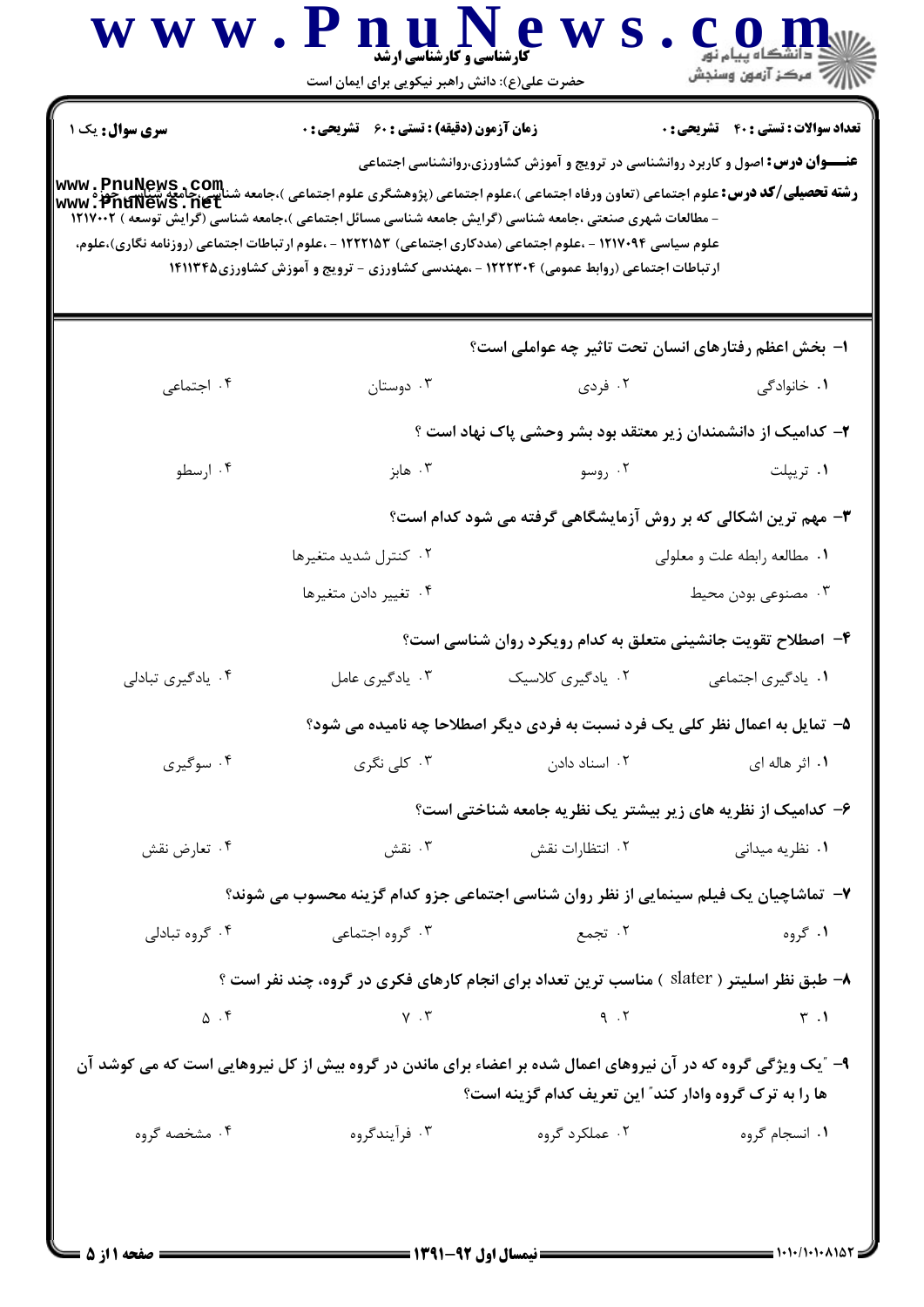| <b>سری سوال : ۱ یک</b> | <b>زمان آزمون (دقیقه) : تستی : 60 ٪ تشریحی : 0</b>                     | <b>عنـــوان درس:</b> اصول و کاربرد روانشناسی در ترویج و آموزش کشاورزی،روانشناسی اجتماعی                                                                               | <b>تعداد سوالات : تستی : 40 قشریحی : 0</b> |
|------------------------|------------------------------------------------------------------------|-----------------------------------------------------------------------------------------------------------------------------------------------------------------------|--------------------------------------------|
|                        |                                                                        | www . PnuNews . Com<br>  <b>وشته تحصیلی/کد درس:</b> علوم اجتماعی (تعاون ورفاه اجتماعی ) ،علوم اجتماعی کبوم اجتماعی )،جامعه شناسی جامعه شناسی<br>  www . PnuNews . net |                                            |
|                        |                                                                        | مطالعات شهری صنعتی ،جامعه شناسی (گرایش جامعه شناسی مسائل اجتماعی )،جامعه شناسی (گرایش توسعه ) ۱۲۱۷۰۰۲ -                                                               |                                            |
|                        |                                                                        | ،علوم سیاسی ۱۲۱۷۰۹۴ - ،علوم اجتماعی (مددکاری اجتماعی) ۱۲۲۲۱۵۳ - ،علوم ارتباطات اجتماعی (روزنامه نگاری)،علوم                                                           |                                            |
|                        |                                                                        | ارتباطات اجتماعی (روابط عمومی) ۱۲۲۲۳۰۴ - ،مهندسی کشاورزی - ترویج و آموزش کشاورزی۱۴۱۱۳۴۵                                                                               |                                            |
|                        |                                                                        |                                                                                                                                                                       |                                            |
|                        |                                                                        | ∙۱- بی اف اسکینر روان شناس رفتارگرا،در کنترل و تعیین رفتار به کدام عامل توجه دارد؟                                                                                    |                                            |
| ۰۴ معنوي               | ۰۳ محیطی                                                               | ۰۲ فردی                                                                                                                                                               | ۰۱ ارثی                                    |
|                        |                                                                        | 11– از نظر سلیگمن ،کمبودها یا نقص هایی که از تجربه کردن بازده های غیر قابل کنترل ناشی می شوند کدامند؟                                                                 |                                            |
|                        | ۲. انگیزشی، شناختی و اجتماعی                                           |                                                                                                                                                                       | ۰۱ انگیزشی، شناختی و رفتاری                |
|                        | ۰۴ انگیزشی، شناختی و عاطفی                                             | ۰۳ انگیزشی، شناختی و احساسی                                                                                                                                           |                                            |
|                        |                                                                        | <b>۱۲</b> - کدام عامل بیشتر سبب همنوایی و همرنگی می شوند؟                                                                                                             |                                            |
| ۰۴ اعتماد به نفس بالا  | ۰۳ خودرهبری                                                            | ۰۲ ابهام موقعیت                                                                                                                                                       | ۰۱ استقلال رای                             |
|                        | ۱۳- از جمله خصیصه های عمومی رهبری که بیرد (bird )مطرح می کند کدام است؟ |                                                                                                                                                                       |                                            |
|                        | ۰۲ ابتکار و درون گرایی                                                 |                                                                                                                                                                       | ۰۱ هوش و پول                               |
|                        | ۰۴ برون گرایی و ابتکار                                                 |                                                                                                                                                                       | ۰۳ شوخ طبعي و زيبايي                       |
|                        |                                                                        | ۱۴- کدامیک از نظریه های زیر به اثربخش بودن رهبر در جنبه های مختلف موقعیت گروهی اشاره دارد؟                                                                            |                                            |
| ۰۴ جبر اجتماعی         | ۰۳ اقتضایی                                                             | ۰۲ روح زمان                                                                                                                                                           | ۱. بزرگمرد                                 |
|                        |                                                                        |                                                                                                                                                                       | ۱۵– کدام عبارت درست است؟                   |
|                        |                                                                        | ۰۱ یک رهبر خوب باید به واکنش های پیروان خود توجه داشته باشد.                                                                                                          |                                            |
|                        |                                                                        | ۰۲ یک رهبر خوب باید به عنوان یک فرستنده پیام عمل کند.                                                                                                                 |                                            |
|                        |                                                                        | ۰۳ یک رهبر خوب باید قادر به دریافت پیام از منابع نزدیکان باشد.                                                                                                        |                                            |
|                        |                                                                        | ۰۴ یک رهبر خوب لازم نیست پیام های درک شده را در رفتارهایش منعکس کند.                                                                                                  |                                            |
|                        |                                                                        | ۱۶– در کدام روش زیر ابتدا یک خواسته کوچک و کم اهمیت را به فرد مورد نظر می قبولانند تا بعدا خواسته مهم تری را                                                          |                                            |
|                        |                                                                        |                                                                                                                                                                       | بپذيرد؟                                    |
| ۰۴ به مرگ گرفتن        | ۰۳ جبران خدمت                                                          | ٠٢ جاي پا باز كردن                                                                                                                                                    | ٠١. احساس گناه                             |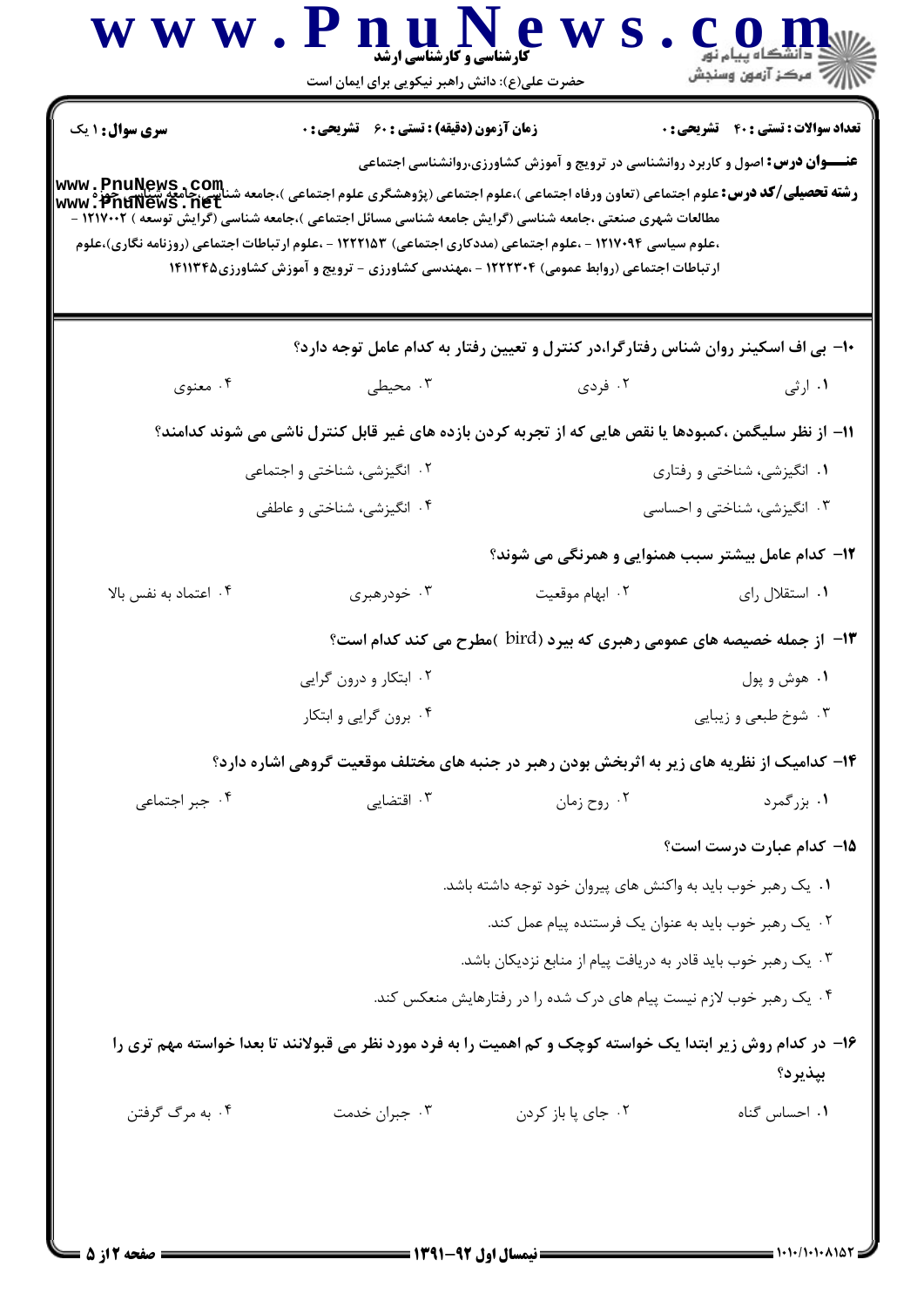|                        | <b>کارشناسی و کارشناسی ارشد</b><br>حضرت علی(ع): دانش راهبر نیکویی برای ایمان است                                                                                                                       |                                                                                         | ڪ دانشگاه پيام نور<br>  /> مرڪز آزمون وسنڊش                |
|------------------------|--------------------------------------------------------------------------------------------------------------------------------------------------------------------------------------------------------|-----------------------------------------------------------------------------------------|------------------------------------------------------------|
| <b>سری سوال : ۱ یک</b> | زمان آزمون (دقیقه) : تستی : 60 ٪ تشریحی : 0                                                                                                                                                            |                                                                                         | <b>تعداد سوالات : تستي : 40 ٪ تشريحي : 0</b>               |
|                        |                                                                                                                                                                                                        | <b>عنـــوان درس:</b> اصول و کاربرد روانشناسی در ترویج و آموزش کشاورزی،روانشناسی اجتماعی |                                                            |
|                        |                                                                                                                                                                                                        |                                                                                         |                                                            |
|                        | مطالعات شهری صنعتی ،جامعه شناسی (گرایش جامعه شناسی مسائل اجتماعی )،جامعه شناسی (گرایش توسعه ) ۱۲۱۷۰۰۲ -                                                                                                |                                                                                         |                                                            |
|                        | ،علوم سیاسی ۱۲۱۷۰۹۴ - ،علوم اجتماعی (مددکاری اجتماعی) ۱۲۲۲۱۵۳ - ،علوم ارتباطات اجتماعی (روزنامه نگاری)،علوم<br>ارتباطات اجتماعی (روابط عمومی) ۱۲۲۲۳۰۴ - ،مهندسی کشاورزی - ترویج و آموزش کشاورزی۱۴۱۱۳۴۵ |                                                                                         |                                                            |
|                        |                                                                                                                                                                                                        |                                                                                         |                                                            |
|                        |                                                                                                                                                                                                        | ۱۷– شواهد تجربی،مشاهدات وسوابق تاریخی حکایت از تایید کدام عبارت دارند؟                  |                                                            |
|                        |                                                                                                                                                                                                        | ۰۱ آدمی در قبول بدون چون و چرای دستور، مقاومت چندانی ندارد                              |                                                            |
|                        |                                                                                                                                                                                                        | ۰۲ درصد بالایی از افراد بدون چون و چرا از دستورات اطاعت می کنند                         |                                                            |
|                        |                                                                                                                                                                                                        |                                                                                         | ۰۳ الف و ب                                                 |
|                        |                                                                                                                                                                                                        |                                                                                         | ۰۴ آدمی در برابر اکثر دستورات، کاملا مقاومت می کند.        |
|                        | ۱۸− در روش دانه پاشیدن یا شوت کوتاه( low ball )تعهد و پذیرش اولیه نسبت به چه بعدی از رفتار است که بایستی انجام                                                                                         |                                                                                         |                                                            |
|                        |                                                                                                                                                                                                        |                                                                                         | گيرد؟                                                      |
| ۰۴ کل رفتار            | ۰۳ هیچ بعدي از رفتار                                                                                                                                                                                   | ٠٢ بخش اعظم رفتار                                                                       | ۰۱ جزء کوچکی از رفتار                                      |
|                        | ۱۹- کدام فرد نیازمند به کمک،شانس کمتری برای دریافت کمک در موقعیت های اضطراری دارد؟                                                                                                                     |                                                                                         |                                                            |
| ۰۴ جوان                | ۰۳ بیمار                                                                                                                                                                                               |                                                                                         | ۰۱ زن                                                      |
|                        |                                                                                                                                                                                                        |                                                                                         | <b>۲۰- کدام گزینه ویژگی جوامع ساده است؟</b>                |
| ۰۴ ناهمگونی            | ۰۳ تراکم                                                                                                                                                                                               | ۰۲ زیادی تعداد                                                                          | ۰۱ نبودن اضافه بار                                         |
|                        |                                                                                                                                                                                                        | <b>۲۱</b> - در مورد عدم دخالت تماشاچیان در صحنه قتل کیتی چه عواملی دخالت داشته اند؟     |                                                            |
| ۰۴ کمیاب بودن          | ۰۳ ناگهانی بودن                                                                                                                                                                                        | ۰۲ پخش مسئوليت                                                                          | ۰۱ ب <sub>ی</sub> تجربگی                                   |
|                        |                                                                                                                                                                                                        |                                                                                         | <b>۲۲</b> - عبارت انسان گرگ انسان است از کدام دانشمند است؟ |
| ۰۴ هابز                | ۰۳ سی یرز                                                                                                                                                                                              | ۰۲ افلاطون                                                                              | ۰۱ فروید                                                   |
|                        |                                                                                                                                                                                                        | ۲۳- به نظر ژان پیاژه، کودک در مسئله اخلاق تابع چه نوع رشدی است؟                         |                                                            |
| ۰۴ وجدان               | ۰۳ عقلی $\cdot$                                                                                                                                                                                        | ۰۲ عاطفی                                                                                | ۰۱ اجتماعی                                                 |
|                        |                                                                                                                                                                                                        | ۲۴− بنا به گفته بزرگان دین،ایمان دارای سه وجه است که عبارتند از :                       |                                                            |
|                        | ۰۲ فکری،گفتاری و عملی                                                                                                                                                                                  |                                                                                         | ۰۱ نیتی،گفتاری و عملی                                      |
|                        |                                                                                                                                                                                                        |                                                                                         |                                                            |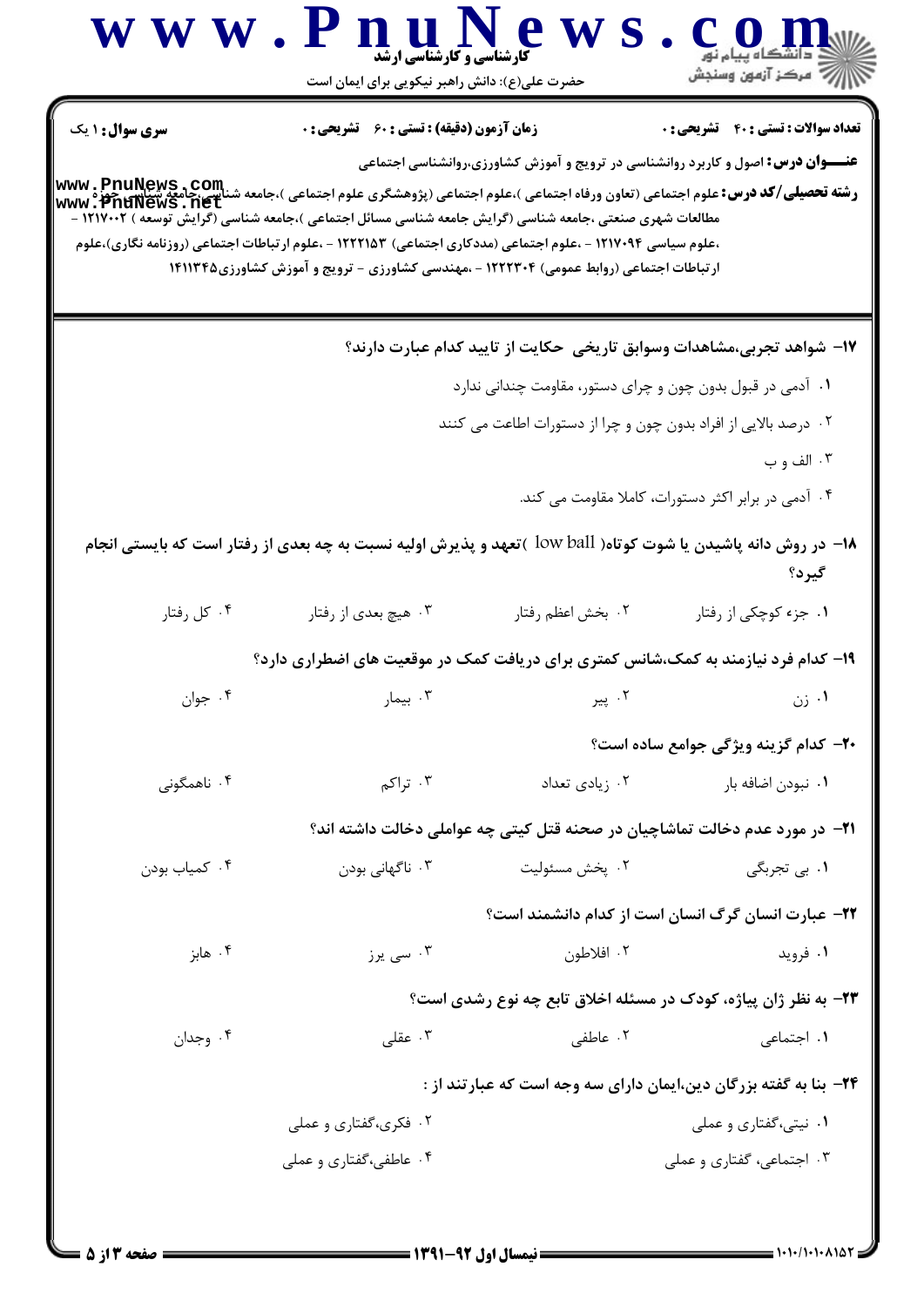| <b>سری سوال : ۱ یک</b> | <b>زمان آزمون (دقیقه) : تستی : 60 گشریحی : 0</b> |                                                                                                                                                                                                                                                                                         | <b>تعداد سوالات : تستي : 40 - تشريحي : 0</b> |
|------------------------|--------------------------------------------------|-----------------------------------------------------------------------------------------------------------------------------------------------------------------------------------------------------------------------------------------------------------------------------------------|----------------------------------------------|
|                        |                                                  | <b>عنـــوان درس:</b> اصول و کاربرد روانشناسی در ترویج و آموزش کشاورزی،روانشناسی اجتماعی                                                                                                                                                                                                 |                                              |
|                        |                                                  | <b>www . PnuNews , com</b><br>ر <b>شته تحصیلی/کد درس:</b> علوم اجتماعی (تعاون ورفاه اجتماعی )،علوم اجتماعی (پژوهشگری علوم اجتماعی )،جامعه شناسی چیز می<br>www . PnuNews . net<br>مطالعات شهری صنعتی ،جامعه شناسی (گرایش جامعه شناسی مسائل اجتماعی )،جامعه شناسی (گرایش توسعه) ۱۲۱۷۰۰۲ - |                                              |
|                        |                                                  | ،علوم سیاسی ۱۲۱۷۰۹۴ - ،علوم اجتماعی (مددکاری اجتماعی) ۱۲۲۲۱۵۳ - ،علوم ارتباطات اجتماعی (روزنامه نگاری)،علوم                                                                                                                                                                             |                                              |
|                        |                                                  | ارتباطات اجتماعی (روابط عمومی) ۱۲۲۲۳۰۴ - ،مهندسی کشاورزی - ترویج و آموزش کشاورزی۱۴۱۱۳۴۵                                                                                                                                                                                                 |                                              |
|                        |                                                  |                                                                                                                                                                                                                                                                                         |                                              |
|                        |                                                  | ۲۵- روش پژوهش اخلاق در مذهب چه روشی است؟                                                                                                                                                                                                                                                |                                              |
| ۰۴ مشاهده طولی         | ۰۳ مشاهده عرضی                                   | ۰۲ مشاهده مستقیم                                                                                                                                                                                                                                                                        | ۰۱ مشاهده ای                                 |
|                        |                                                  | ۲۶– کدامیک ازدانشمندان  زیر معتقدند، پرخاشگری به عنوان یک نیروی نهفته در انسان دارای حالت هیدرولیکی است، یعنی                                                                                                                                                                           |                                              |
|                        |                                                  |                                                                                                                                                                                                                                                                                         | به تدریج در شخص متراکم می شود؟               |
| ۰۴ هافمن               | ۰۳ ارونسون                                       | ۰۲ لورنز                                                                                                                                                                                                                                                                                | ١. جان لاک                                   |
|                        |                                                  | ۲۷- طبق پژوهشهای لئونارد برکوویتز، مشاهده چه چیزی می تواند در شخص حالت پرخاشگری را برانگیزد؟                                                                                                                                                                                            |                                              |
| ۰۴ زمان پرخاشگری       | ۰۳ ابزار پرخاشگری                                | ۰۲ موقعیت پرخاشگری                                                                                                                                                                                                                                                                      | ۰۱ فرد پرخاشگر                               |
|                        |                                                  | ۲۸- نظریه پردازان انگیزشی چه چیزی را به عنوان وسیله ای برای کنترل رفتار پرخاشگرانه پیشنهاد کرده اند؟                                                                                                                                                                                    |                                              |
| ۰۴ هدایت پرخاشگری      | ۰۳ استدلال                                       | ۰۲ عدم تقويت                                                                                                                                                                                                                                                                            | ٠١. پالايش                                   |
|                        |                                                  | ۲۹- تمایل به عمل به آمادگی برای پاسخگویی به شیوه ای خاص جزو کدام بخش از عناصر باورهاست؟                                                                                                                                                                                                 |                                              |
| ۰۴ عاطفی               | ۰۳ شناختی                                        | ۰۲ رفتاری                                                                                                                                                                                                                                                                               | ۰۱ احساسی                                    |
|                        |                                                  | <b>۳۰</b> - احساس فرد به یک فعالیت اصطلاحا چه نامیده می شود؟                                                                                                                                                                                                                            |                                              |
| ۰۴ علاقه               | ۰۳ دانش                                          | ۰۲ ارزش                                                                                                                                                                                                                                                                                 | ۰۱ نگرش                                      |
|                        |                                                  | ۳۱– در ارتباط با موضوع تکوین نگرشها ،تاکید روان شناسان اجتماعی متوجه بر کدام یک از موارد زیر است؟                                                                                                                                                                                       |                                              |
|                        | ۰۲ تاثیر نگرش ها                                 |                                                                                                                                                                                                                                                                                         | ۰۱ شکل گیری نگرش ها                          |
|                        | ۰۴ تبدیل نگرش به ارزش                            |                                                                                                                                                                                                                                                                                         | ۰۳ تغییر نگرش ها                             |
|                        |                                                  | ۳۲- دیدگاه تعادل در خصوص نگرش ها معتقد است که آدمی به سوی چه چیزی حرکت می کند؟                                                                                                                                                                                                          |                                              |
| ۰۴ ناهماهنگی شناختی    | ۰۳ عدم تعادل                                     | ۰۲ تغییر                                                                                                                                                                                                                                                                                | ۰۱ هماهنگی                                   |
|                        |                                                  | ۳۳– از مجموع پژوهش هایی که در خصوص نگرش ها صورت گرفته است، کدام دیدگاه و نظریه را عمدتا تایید می کند؟                                                                                                                                                                                   |                                              |
| ۰۴ توافق و مشوق ها     | ۰۳ یادگیری و تعادل                               | ۰۲ تعادل                                                                                                                                                                                                                                                                                | ۰۱ يادگيري                                   |